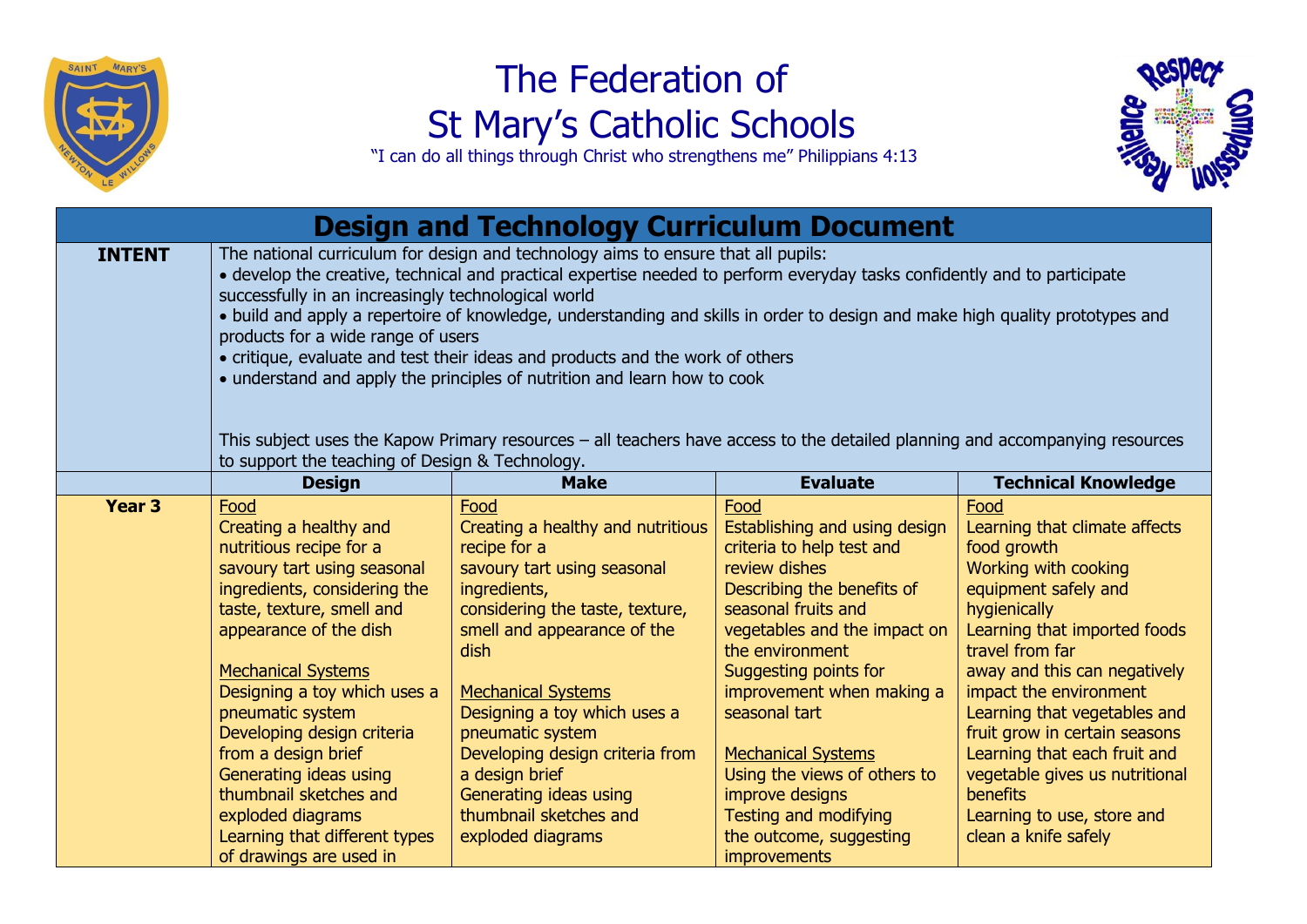|        | design to explain ideas<br>clearly<br><b>Structures</b><br>Designing a castle with key<br>features to appeal to a<br>specific person/purpose<br>Drawing and labelling a<br>castle design using 2D<br>shapes, labelling: the 3D<br>shapes that will create the<br>features - materials need<br>and colours | Learning that different types of<br>drawings are used in design to<br>explain<br>ideas clearly<br><b>Electrical Systems</b><br>Designing a game that works<br>using static electricity, including<br>the<br>instructions for playing the<br>game<br>Identifying a design criteria and<br>a target audience                  | <b>Structures</b><br>Evaluating own work and the<br>work of others based on the<br>aesthetic of the<br>finished product and in<br>comparison to the original<br>design<br>Suggesting points for<br>modification of the individual<br>designs               | <b>Mechanical Systems</b><br>Understanding how pneumatic<br>systems work<br>Learning that mechanisms are<br>a system of parts that work<br>together to create motion<br>Understanding that pneumatic<br>systems can be used as part of<br>a mechanism<br>Learning that pneumatic<br>systems force air over a<br>distance to create movement<br><b>Structures</b><br>Identifying features of a castle<br>Identifying suitable materials<br>to be selected and used for a<br>castle,<br>considering weight,<br>compression, tension<br>Extending the knowledge of<br>wide and flat based<br>objects are more stable<br>Understanding the terminology<br>of strut, tie, span, beam<br>Understanding the difference<br>between frame and shell<br>structure |
|--------|-----------------------------------------------------------------------------------------------------------------------------------------------------------------------------------------------------------------------------------------------------------------------------------------------------------|-----------------------------------------------------------------------------------------------------------------------------------------------------------------------------------------------------------------------------------------------------------------------------------------------------------------------------|------------------------------------------------------------------------------------------------------------------------------------------------------------------------------------------------------------------------------------------------------------|---------------------------------------------------------------------------------------------------------------------------------------------------------------------------------------------------------------------------------------------------------------------------------------------------------------------------------------------------------------------------------------------------------------------------------------------------------------------------------------------------------------------------------------------------------------------------------------------------------------------------------------------------------------------------------------------------------------------------------------------------------|
| Year 4 | <b>Textiles</b><br>Writing design criteria for a<br>product, articulating<br>decisions made<br>Designing a personalized<br>book sleeve<br>Food<br>Designing a biscuit within a<br>given budget, drawing upon<br>previous taste testing                                                                    | <b>Textiles</b><br>Making and testing a paper<br>template with accuracy and in<br>keeping with the design criteria<br>Measuring, marking and cutting<br>fabric using a paper template<br>Selecting a stitch style to join<br>fabric, working neatly sewing<br>small neat stitches<br>Incorporating fastening to a<br>design | <b>Textiles</b><br>Testing and evaluating an<br>end product against the<br>original design criteria<br>Deciding how many of the<br>criteria should be met for the<br>product to be considered<br>successful<br>Suggesting modifications for<br>improvement | <b>Textiles</b><br>Understanding that there are<br>different types of fastenings<br>and what they are<br>Articulating the benefits and<br>disadvantages of different<br>fastening types<br>Food<br>Understanding the impact of<br>the cost and importance of                                                                                                                                                                                                                                                                                                                                                                                                                                                                                            |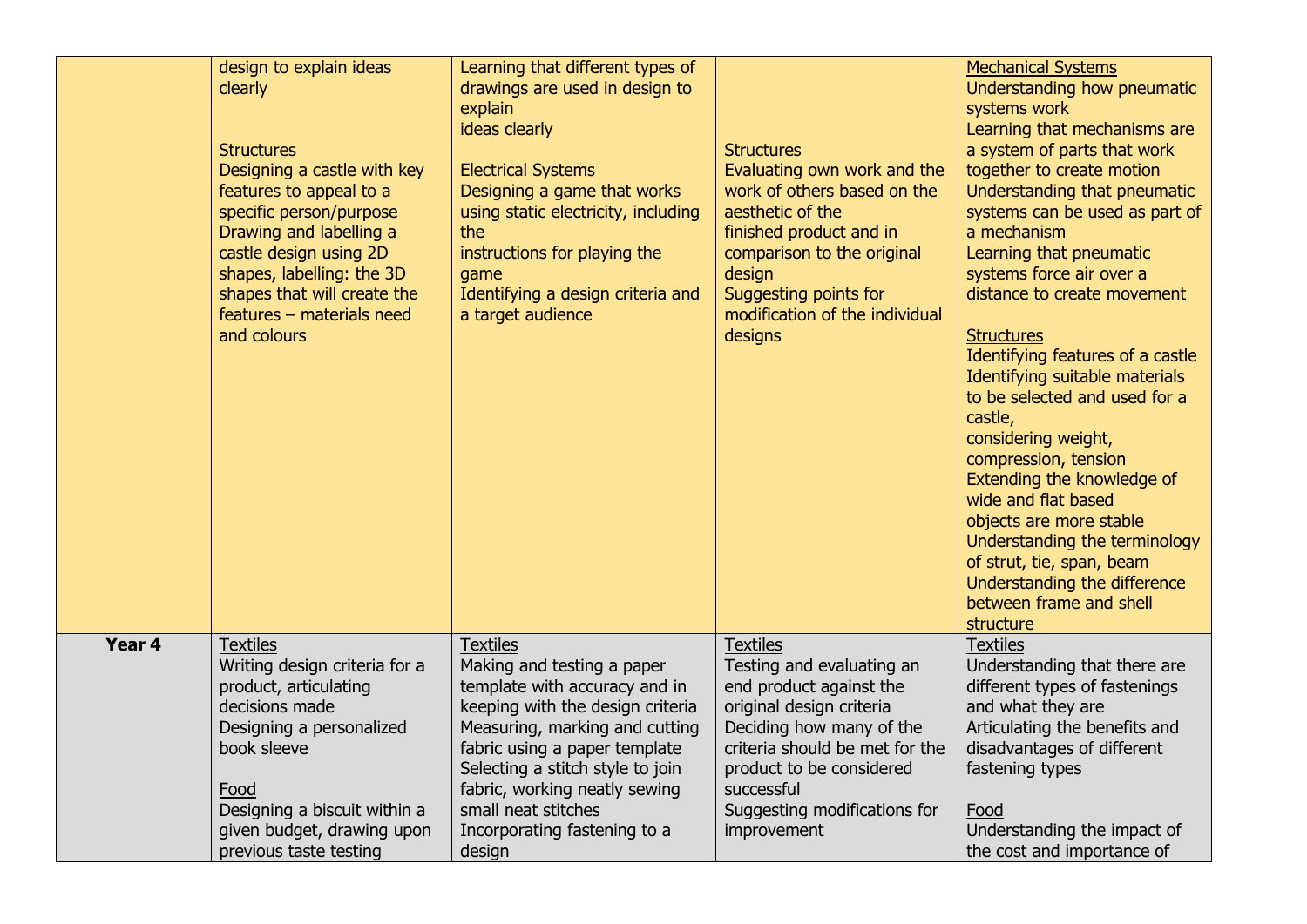|        | <b>Electrical Systems</b><br>Designing a torch, giving<br>consideration to the target<br>audience and creating both<br>design and success criteria<br>focusing on features of<br>individual design ideas | Food<br>Following a baking recipe<br>Cooking safely, following basic<br>hygiene rules<br>Adapting a recipe<br><b>Electrical Systems</b><br>Making a torch with a working<br>electrical circuit and switch<br>Using appropriate equipment to<br>cut and attach materials<br>Assembling a torch according to<br>the design and success criteria | Food<br>Evaluating a recipe,<br>considering taste, smell,<br>texture and appearance<br>Describing the impact of the<br>budget on the selection of<br>ingredients<br>Evaluating and comparing a<br>range of products<br><b>Suggesting modifications</b><br><b>Electrical Systems</b><br>Evaluating electrical products<br>Testing and evaluating the<br>success of a final product and<br>taking inspiration from the<br>work of peers | budgeting while planning<br>ingredients for biscuits<br>Understanding the<br>environmental impact on<br>future product and cost of<br>production<br><b>Electrical Systems</b><br>Learning how electrical items<br>work<br>Identifying electrical products<br>Learning what electrical<br>conductors and insulators are<br>Understanding that a battery<br>contains stored electricity and<br>can be used to power products<br>Identifying the features of a<br>torch<br>Understanding how a torch<br>works<br>Articulating the positives and<br>negatives about different<br>torches |
|--------|----------------------------------------------------------------------------------------------------------------------------------------------------------------------------------------------------------|-----------------------------------------------------------------------------------------------------------------------------------------------------------------------------------------------------------------------------------------------------------------------------------------------------------------------------------------------|---------------------------------------------------------------------------------------------------------------------------------------------------------------------------------------------------------------------------------------------------------------------------------------------------------------------------------------------------------------------------------------------------------------------------------------|--------------------------------------------------------------------------------------------------------------------------------------------------------------------------------------------------------------------------------------------------------------------------------------------------------------------------------------------------------------------------------------------------------------------------------------------------------------------------------------------------------------------------------------------------------------------------------------|
| Year 5 | <b>Structures</b>                                                                                                                                                                                        | <b>Structures</b>                                                                                                                                                                                                                                                                                                                             | <b>Structures</b>                                                                                                                                                                                                                                                                                                                                                                                                                     | <b>Structures</b>                                                                                                                                                                                                                                                                                                                                                                                                                                                                                                                                                                    |
|        | Designing a stable structure                                                                                                                                                                             | Making a range of different                                                                                                                                                                                                                                                                                                                   | Adapting and improving own                                                                                                                                                                                                                                                                                                                                                                                                            | Exploring how to create a                                                                                                                                                                                                                                                                                                                                                                                                                                                                                                                                                            |
|        | that is able to support weight                                                                                                                                                                           | shaped beam bridges                                                                                                                                                                                                                                                                                                                           | bridge structure by                                                                                                                                                                                                                                                                                                                                                                                                                   | strong beam                                                                                                                                                                                                                                                                                                                                                                                                                                                                                                                                                                          |
|        | Creating frame structure with                                                                                                                                                                            | Using triangles to create truss                                                                                                                                                                                                                                                                                                               | identifying points of                                                                                                                                                                                                                                                                                                                                                                                                                 | Identifying arch and beam                                                                                                                                                                                                                                                                                                                                                                                                                                                                                                                                                            |
|        | focus on triangulation                                                                                                                                                                                   | bridges that span a given                                                                                                                                                                                                                                                                                                                     | weakness and reinforcing                                                                                                                                                                                                                                                                                                                                                                                                              | bridges and understanding the                                                                                                                                                                                                                                                                                                                                                                                                                                                                                                                                                        |
|        | Food                                                                                                                                                                                                     | distance and supports a load                                                                                                                                                                                                                                                                                                                  | them as necessary                                                                                                                                                                                                                                                                                                                                                                                                                     | terms: compression and                                                                                                                                                                                                                                                                                                                                                                                                                                                                                                                                                               |
|        | Adapting a traditional recipe,                                                                                                                                                                           | Building a wooden bridge                                                                                                                                                                                                                                                                                                                      | Suggesting points for                                                                                                                                                                                                                                                                                                                                                                                                                 | tension                                                                                                                                                                                                                                                                                                                                                                                                                                                                                                                                                                              |
|        | understanding that the                                                                                                                                                                                   | structure                                                                                                                                                                                                                                                                                                                                     | improvements for own                                                                                                                                                                                                                                                                                                                                                                                                                  | Identifying stronger and                                                                                                                                                                                                                                                                                                                                                                                                                                                                                                                                                             |
|        | nutritional value of a recipe                                                                                                                                                                            | Independently measuring and                                                                                                                                                                                                                                                                                                                   | bridges and those designed                                                                                                                                                                                                                                                                                                                                                                                                            | weaker structures                                                                                                                                                                                                                                                                                                                                                                                                                                                                                                                                                                    |
|        | alters if you remove,                                                                                                                                                                                    | marking wood accurately                                                                                                                                                                                                                                                                                                                       | by others                                                                                                                                                                                                                                                                                                                                                                                                                             | Finding different ways to                                                                                                                                                                                                                                                                                                                                                                                                                                                                                                                                                            |
|        | substitute or add additional                                                                                                                                                                             | Selecting appropriate tools and                                                                                                                                                                                                                                                                                                               | Food                                                                                                                                                                                                                                                                                                                                                                                                                                  | reinforce structures                                                                                                                                                                                                                                                                                                                                                                                                                                                                                                                                                                 |
|        | ingredients                                                                                                                                                                                              | equipment for particular tasks                                                                                                                                                                                                                                                                                                                | Identifying the nutritional                                                                                                                                                                                                                                                                                                                                                                                                           | Understanding how triangles                                                                                                                                                                                                                                                                                                                                                                                                                                                                                                                                                          |
|        | Writing an amended method                                                                                                                                                                                | Using the correct techniques to                                                                                                                                                                                                                                                                                                               | differences between different                                                                                                                                                                                                                                                                                                                                                                                                         | can be used to reinforce                                                                                                                                                                                                                                                                                                                                                                                                                                                                                                                                                             |
|        | for a recipe to                                                                                                                                                                                          | saws safely                                                                                                                                                                                                                                                                                                                                   | products and recipes                                                                                                                                                                                                                                                                                                                                                                                                                  | bridges                                                                                                                                                                                                                                                                                                                                                                                                                                                                                                                                                                              |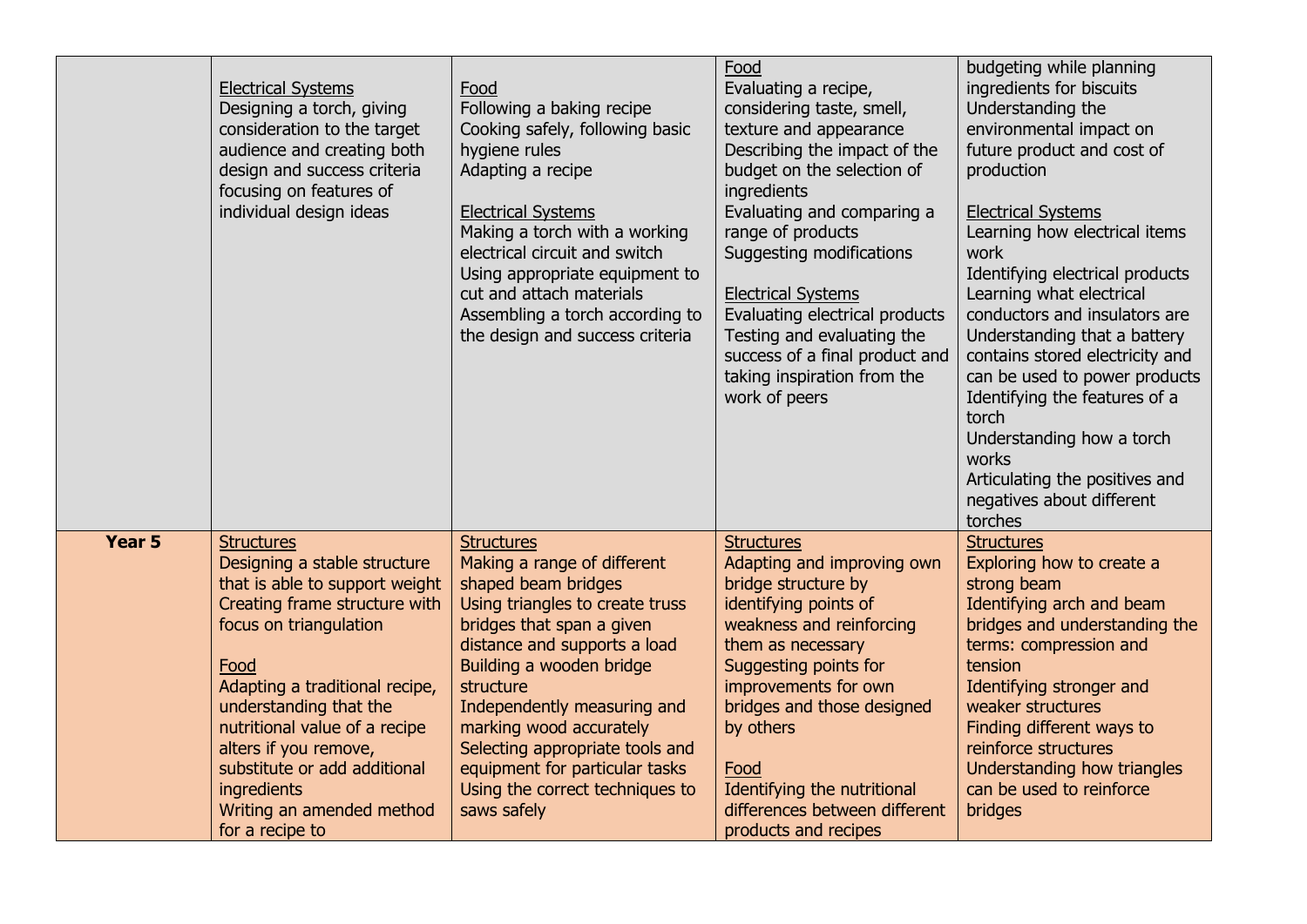|                   | incorporate the relevant<br>changes to ingredients<br>Designing appealing<br>packaging to reflect a recipe                                                                                                                                                         | Identifying where a structure<br>needs reinforcement and using<br>card corners for support<br>Food                                                                                                                                                                                                                                                                                                                                                                                                                                                                                                            | Identifying and describing<br>healthy benefits of food<br>groups<br><b>Textiles</b>                                                                                                                                           | Articulating the difference<br>between beam, arch, truss and<br>suspension bridges<br>Food                                                                                                                                                                                                                                                                                                                                                                                                                                                                    |
|-------------------|--------------------------------------------------------------------------------------------------------------------------------------------------------------------------------------------------------------------------------------------------------------------|---------------------------------------------------------------------------------------------------------------------------------------------------------------------------------------------------------------------------------------------------------------------------------------------------------------------------------------------------------------------------------------------------------------------------------------------------------------------------------------------------------------------------------------------------------------------------------------------------------------|-------------------------------------------------------------------------------------------------------------------------------------------------------------------------------------------------------------------------------|---------------------------------------------------------------------------------------------------------------------------------------------------------------------------------------------------------------------------------------------------------------------------------------------------------------------------------------------------------------------------------------------------------------------------------------------------------------------------------------------------------------------------------------------------------------|
|                   | <b>Textiles</b><br>Designing a stuffed toy<br>considering the main<br>component shapes required<br>and creating an appropriate<br>template<br>Considering proportions of<br>individual components                                                                  | Adapting a traditional recipe,<br>understanding that the<br>nutritional value of a recipe<br>alters if you remove, substitute<br>or add additional ingredients<br>Writing an amended method for<br>a recipe to incorporate the<br>relevant changes to ingredients<br>Designing appealing<br>packaging to reflect a recipe<br><b>Textiles</b><br>Creating a 3D stuffed toy from a<br>2D design<br>Measuring, marking and cutting<br>fabric accurately and<br>independently<br>Creating strong and secure<br>blanket stitches when joining<br>fabric<br>Using applique to attach pieces<br>of fabric decoration | Testing and evaluating an<br>end product and giving point<br>for further improvements                                                                                                                                         | Understanding where food<br>comes from $-$ learning that<br>beef is from cattle and how<br>beef is reared and<br>processed<br>Understanding what<br>constitutes a balanced diet<br>Learning to adapt a recipe to<br>make it healthier<br>Comparing two adapted<br>recipes using a nutritional<br>calculator and then identifying<br>the healthier option<br><b>Textiles</b><br>Learning to sew blanket stitch<br>to join fabric<br>Applying blanket stitch so the<br>space between the stitches are<br>even and regular<br>Threading needles<br>independently |
| Year <sub>6</sub> | Food<br>Writing a recipe, explaining<br>the key steps, method and<br>ingredients<br>Including facts and drawings<br>from research undertaken<br><b>Mechanical Systems</b><br>After experimenting with a<br>range of cams, creating a<br>design for an automata toy | Food<br>Following a recipe, including<br>using the correct quantities of<br>each ingredient<br>Adapting a recipe based on<br>research<br>Working to a given timescale<br>Working safely and hygienically<br>with independence<br><b>Mechanical Systems</b>                                                                                                                                                                                                                                                                                                                                                    | Food<br>Evaluating a recipe,<br>considering: taste, smell,<br>texture and origin of the food<br>group<br>Taste testing and scoring<br>final products<br>Suggesting and writing up<br>points of improvements in<br>productions | Food<br>Learning how to research a<br>recipe by ingredient<br>Recording the relevant<br>ingredients and equipment<br>needed for a recipe<br>Understanding the<br>combinations of food that will<br>complement one another<br>Understanding where food<br>comes from, describing the                                                                                                                                                                                                                                                                           |